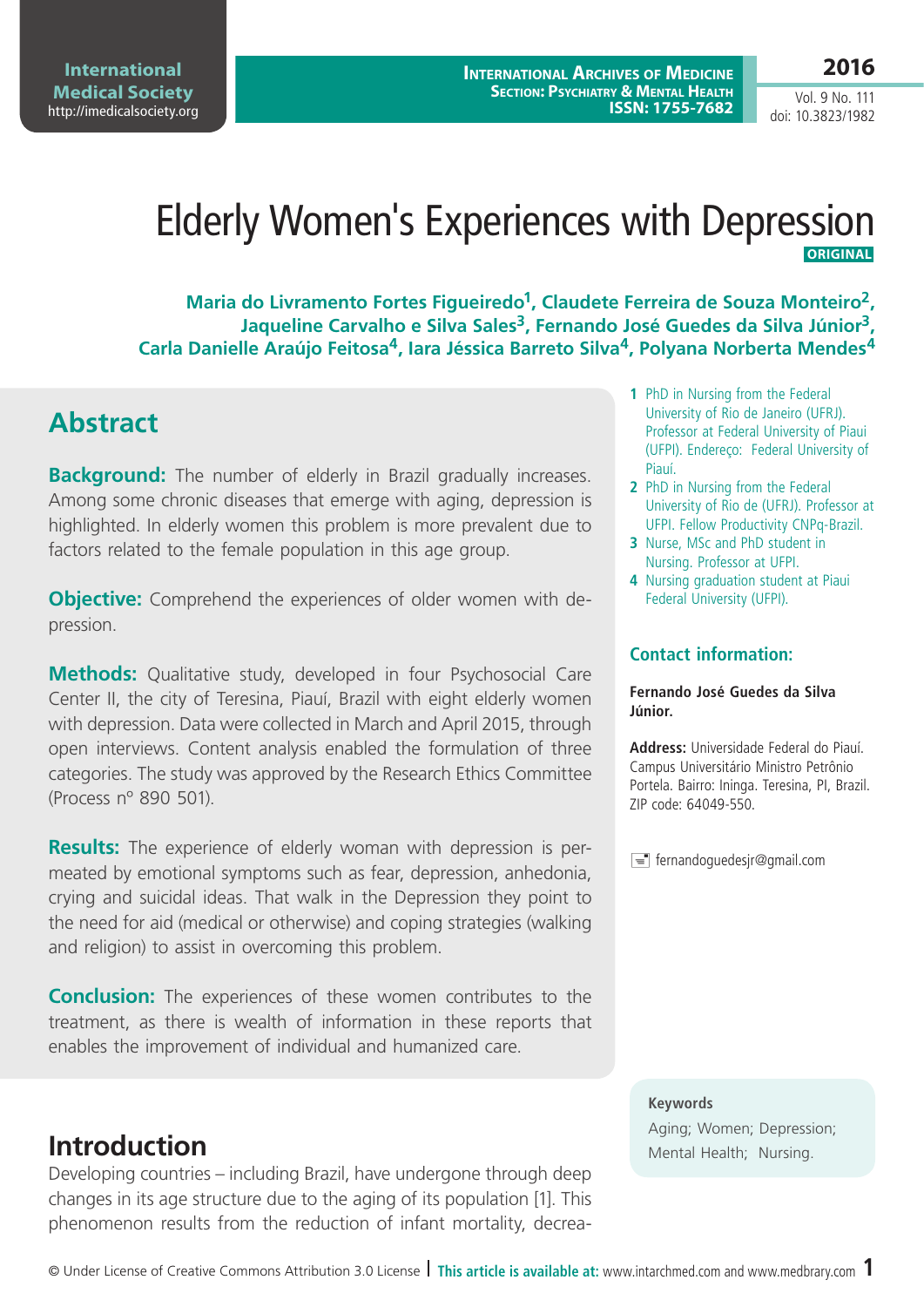**International Archives of Medicine Section: Psychiatry & Mental Health ISSN: 1755-7682**

Vol. 9 No. 111 doi: 10.3823/1982

**2016**

sed fertility, in addition to technological advances in health. In Brazil, this process is configured as a predominantly urban phenomenon that reached a quota of 20.590,597 million older people, which corresponds to 10.8% of the population [2]. It is characterized as a multifactorial process with functional and anatomical changes, which generates chronic diseases as hypertension, diabetes mellitus, osteoporosis, dementia and depression [3].

The latter is considered a public health problem, with worldwide prevalence around 9.4% in the elderly living in the community and up to 42% in those institutionalized. In Brazil, epidemiological studies show that the prevalence of depressive symptoms in the elderly population in general, ranges from 19% to 34% [4].

Depression involves biological, psychological and social factors, able to cause loss of autonomy, worsening of pre-existing conditions, morbidity and consequent mortality. In the elderly, it is presented heterogeneously regarding its prevalence, etiology and treatment. It has as main risk factors: female gender, somatic diseases, functional cognitive decline and previous history of depression [5].

The onset of depression in elder women relates mainly to the fact that they live on average six years longer than men and are more likely to longevity, reduction of social perspectives, loss of spouse, retirement, the decline in health as well as the biological and functional changes of your body [6].

Considering the complexity of this problem, it is necessary the use of lightweight technologies such as therapeutic listening, because it allows the externalization of dormant feelings that reveal the life story of these women after the clinical diagnosis of the disease [7-8]. In this context, this study aims to understand the experiences of elder women with depression.

### **Methodology**

Qualitative study was carried out in four of Psychosocial Care Centers II (CAPS II) from the city of Teresina, Piauí, Brazil. It is noteworthy that the initial approach of the researchers with the scenario of the study took place in practical classes of Nursing undergraduate, which made possible the exchange of information between interviewer and interviewed.

Initially, in CAPS II was collected the number of elder women in treatment for depression. This information was obtained following the request for patient registration list, accounting 16 elderly women with depression.

The sample was intentional and used as criteria of inclusion / exclusion application of the Mini Mental State Examination (MMSE), because this tool has been used in research into the elderly in order to detect dementia, as well to assess the progression of disorders that can influence cognition and language [9], that could compromise the reliability of the data produced by interview. Thus, women, elderly and with literacy who obtained result MMSE less than 23 points were included in the study. Women, elderly and illiterate, who achieved coefficient less than 18 points were also included [10].

Eight women were excluded considering the following reasons: two were part of the pretest, two obtained MMSE results below the required score, two refused to participate, one was in treatment in private psychiatric clinic and was in the Therapeutic Residence, but at the time of data collection did not attend the service in the reference CAPS. Therefore, eight elderly women took part in the study.

The production data was conducted from March to April 2015, through open interviews, guided by the question: how is it for you to live with depression? Interviews were conducted in nursing offices, only with the participation of an interviewer, as to favor the privacy, confidentiality and expression of subjectivity of the interviewed. In order to preserve the anonymity of the participants involved in the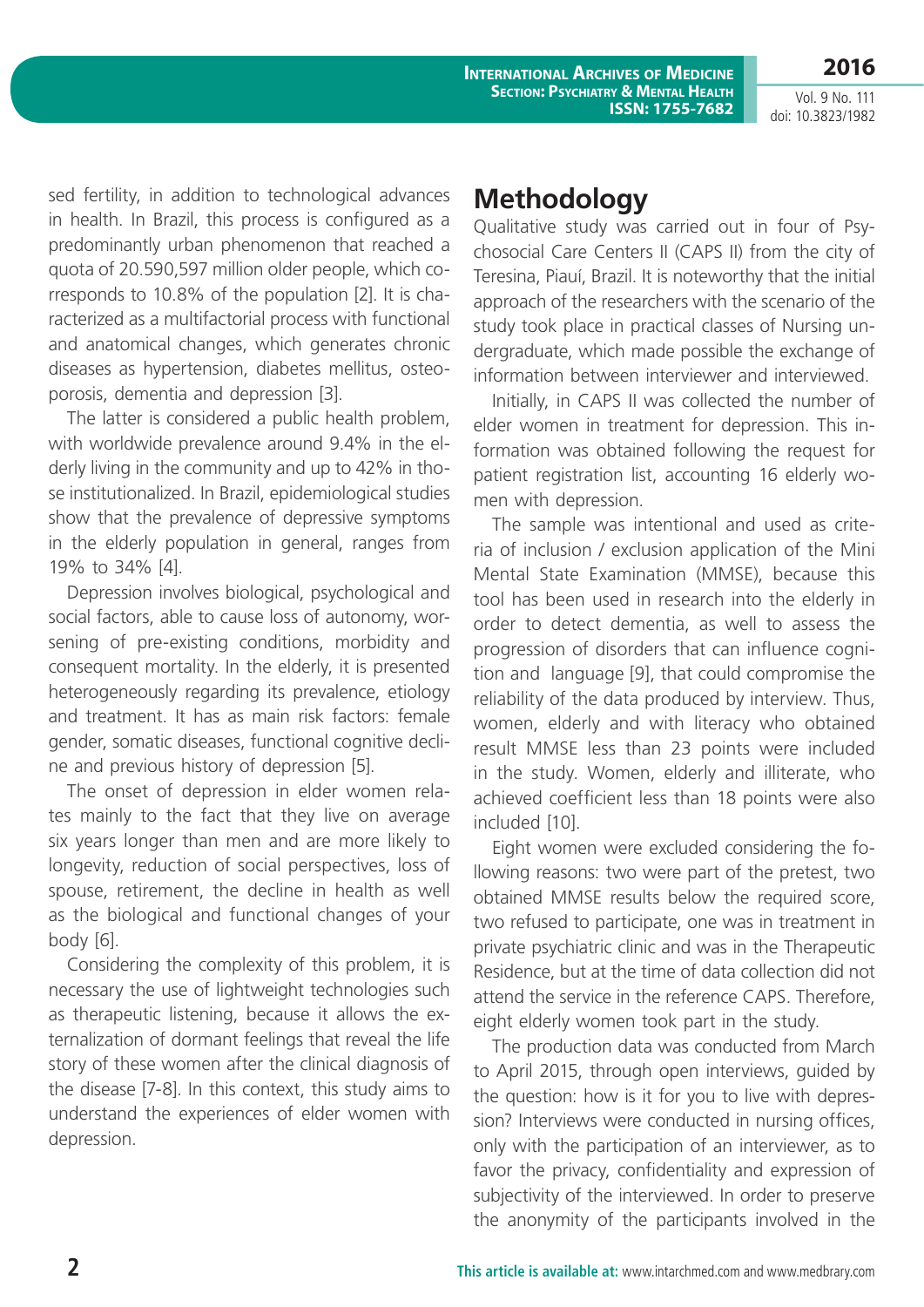E2.

Vol. 9 No. 111 doi: 10.3823/1982

study it was used to identify the letter "E" and the number of interview order (E1, E2, E3 [...]).

It is noteworthy that occurred saturation information from the interviews. These lasted about 40 minutes and there was no need for repetition. For the record of these interviews was used a Mp3set, to reliably reproduce the answers provided by the participants, for later transcription and analysis of data.

After transcribing the interviews, were returned / read for the interviewed women for corrections or comments. Data analysis was conducted by content analysis [11], which enabled the extraction of converging cores and the formulation of categories.

The participants received detailed guidance on the study and signed in the Term of Consent (TC), taking into account the guiding principles of ethical research involving human subjects, arranged in Resolution No. 466/12 of the National Health Council. The study was submitted to Ethics in Research Committee (CEP) of the Federal University of Piauí (Opinion No. 890 501).

### **Results and discussion**

To understand the experiences of elder women with depression, there were successive readings of the material produced, emerging three categories that allow to understand them in their most subjective sense.

The eight elderly women had aged 61-70 years, most came from the interior of the State of Piaui, brown, married and with children.

### **Emotional aspects experienced by elder women with depression**

The depression is one of the most common types of mood disorders, well described in the scientific literature and prevalent in elderly women. From the women's testimony it is understood that their experience is permeated by the presence of emotional changes.

[...] One day my boy arrives and I haven't done *anything, I have no energy to do anything, if I could, I'd just be laid down, but then who has to do things is me.* E1.

*I was always afraid, I think because of the disease. [...] But I have these problems with depression, I'm afraid to walk alone.*

*[...]I wonder bullshit. I've thought about to commit suicide. But only now I put it out of mind.* E5.

[...] There are days that I feel very sad, do not *stand for anything, I'm exhausted and I was not like this, I've thought several times to die.* E8.

It is observed that depression is a complex syndrome that affects the emotional and causes difficulty in performing activities of daily life, but also affects the social life of the participating elderly women, either by sadness, sometimes accompanied by suicidal ideas, difficulty in controlling crying or afraid to move alone.

The experience of these women corroborates with the literature, since the aging process brings about physiological changes that, in association with depression, end up generating processes related to reduced self-esteem, low astral times, moodiness, fear, insecurity, loneliness and, in particular, social isolation [12].

Associated with age, there is also the stigma of uselessness and, related to the development of depression, reduced willingness to perform home and work activities become even more evident.

With regard to unwillingness to perform daily activities, a study conducted in Rio Grande do Sul, found that the reduction of the provision corresponds to depressive symptom most often cited by elder respondents and, related to it, was also found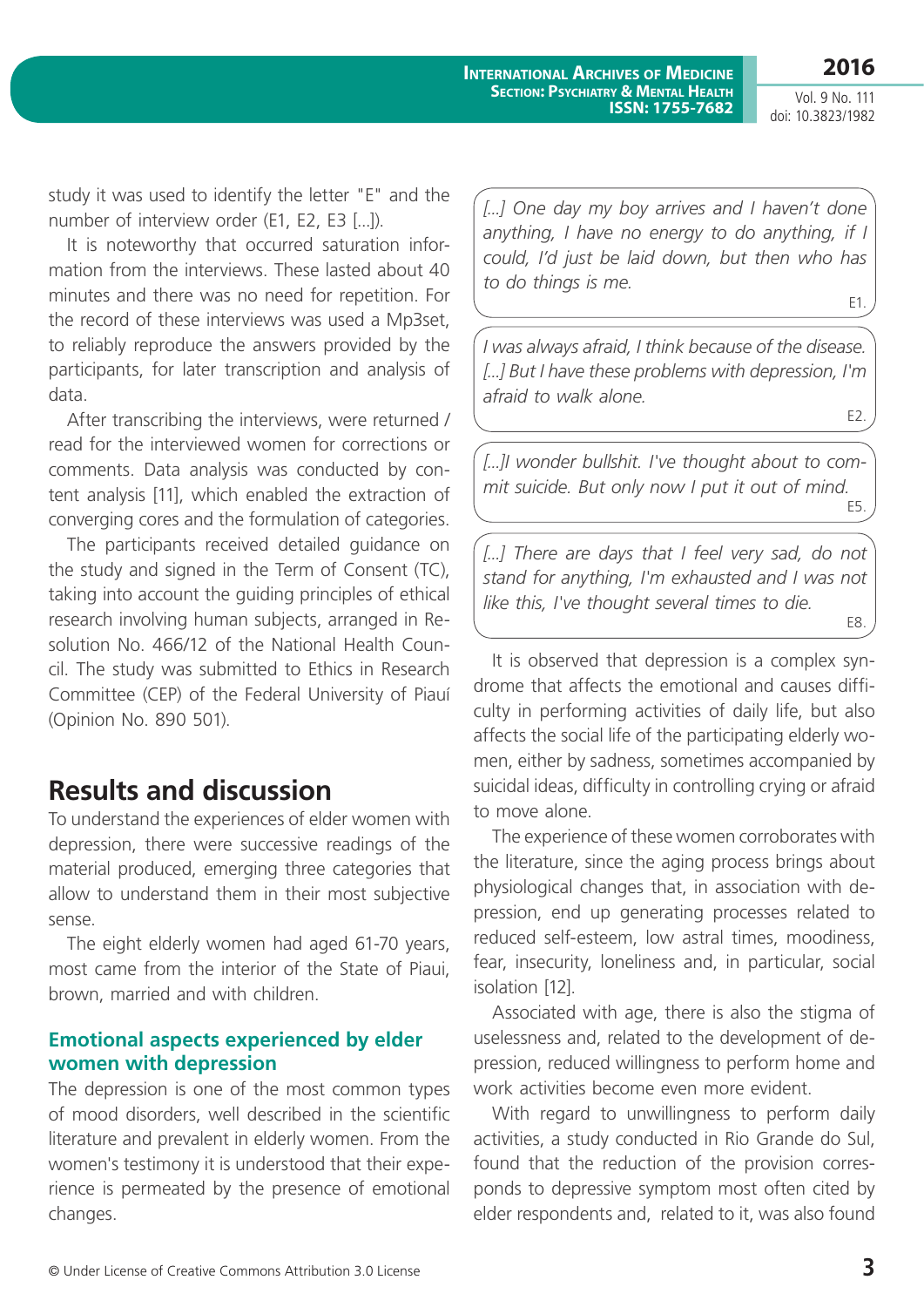Vol. 9 No. 111

**2016**

doi: 10.3823/1982

a lack of courage and deep sense of anguish. It is also observed in this research, the insidious decrease of pleasure and interest in performing their daily functions as an important marker of depression in this population [13].

In the women's speech was also found that the reduction of the provision leads to changes in the way they see themselves, and greatly contribute to the presence of thoughts of death, sometimes seen as a way to stop the suffering. The desire for death is strongly linked to the presence of psychiatric disorders, particularly, depression. It is believed, therefore, that this condition corresponds to a risk for suicide, as it is strongly associated with a state of great mental suffering [14-15].

Suicidal ides are intertwined to the life of elder women with depressive symptoms because historically women has been educated under rules that deny their own needs at the expense of caring for others. Women see themselves, at this point, as renegade in the face of unwillingness to play this role [16].

### **Treatments used by elder women with depression**

The experience of elderly woman with depression is permeated by a variety of treatments, whether medical or otherwise, that contribute to the total or partial remission of symptoms and redirect the dealing with the disease.

With regard to used treatments, drug indication is justified to be used for the correction of chemical imbalances caused by the disease [17]. There is evidence that the use of psychotherapy is complementary to drug treatment, especially among the elderly [18]. But the drugs administration still dominates.

*I get all the time at the doctor, direct, it's been already eight years that I live taking medicine [...] If you see how much medicine I received at that moment! Every time I see this pile of medicine, it gives me a discouragement.* E1.

*I'm controlling with medication. I have to take for now. [...] This doctor who is treating me now, she's newcomer, is making an appointment every month, because she's still not safe to give me two recipes, want to see me every month.*

E3.

The experience of elder women with depression involves adherence to drug treatment and regular visits to the medical professional. However, the treatment of this problem must include all levels of complexity, requiring not only pharmacotherapy, but the use of other strategies that might have affected the quality of life of these women.

There is, in the statements, nuisance arising from the use of large amounts of medication for a long period of time. Allusive to this, the literature indicates that the time and complexity of treatment may interfere in the values attributed to the disease and are able to develop negative feelings about the therapeutic project [19-20].

The mental health care with the implementation of CAPS and this new perspective provided by Individual Therapeutic Project (PTS), has evolved and provides comprehensive patient care in order to contribute to the improvement of life quality, through the articulation of all the care production ways, establishing a trust field, credibility and, especially, valuing the experience of patients [21].

PTS corresponds to a care model built from the health needs of each patient, with the participation of professional, family and especially the client, with the purpose of promoting mental health [22]. However, the use of traditional clinic is still rooted in the Brazilian health system, which disrupts the applicability of this new model, so that the professionals still work in view of the excessive medicalization and low user autonomy [23].

The importance of this diversification of treatments developed in the CAPS is evident in the life of elder women with depression and is expressed in the speech of E5: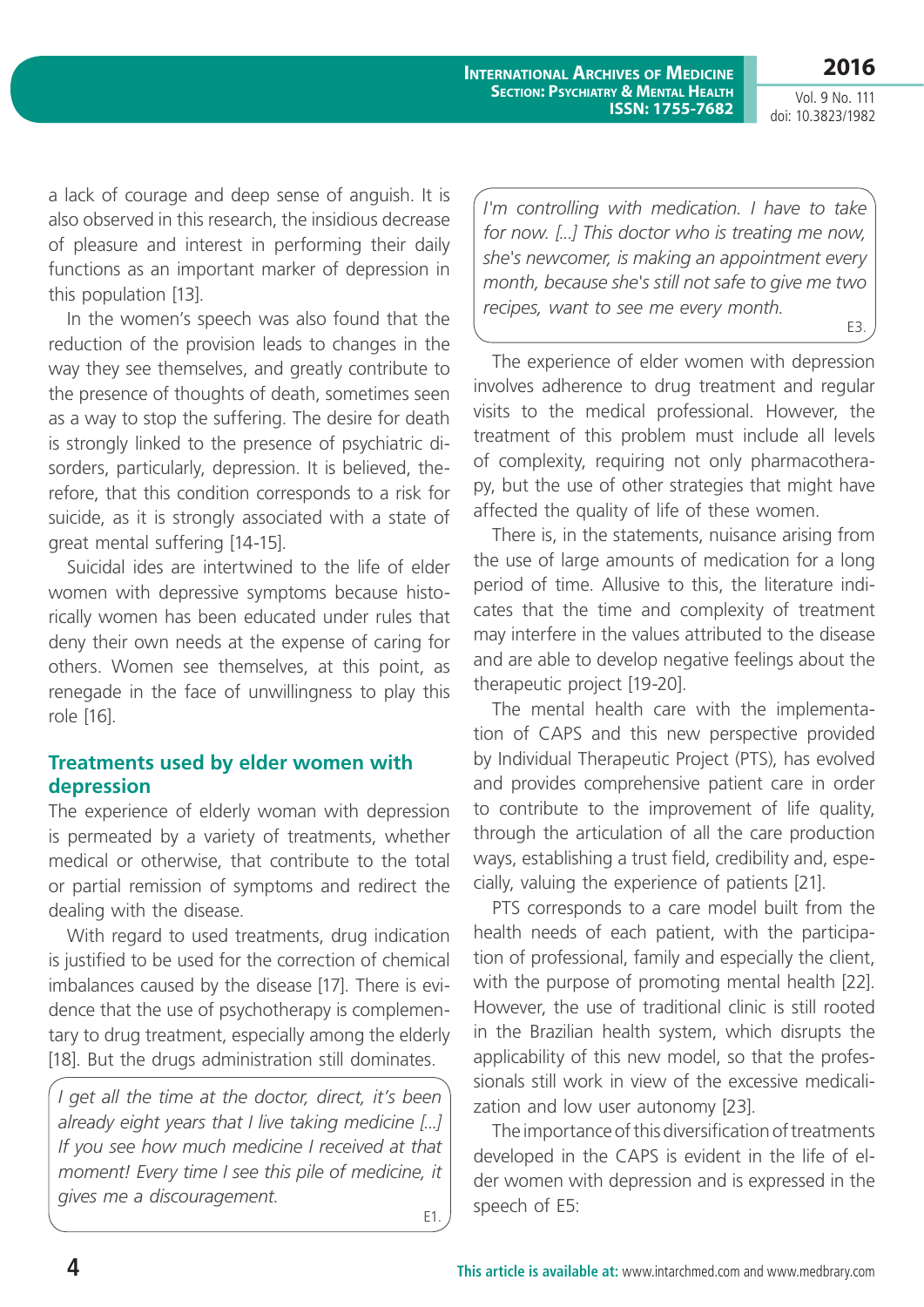Vol. 9 No. 111 doi: 10.3823/1982

[...] I take the medication. I ended up going to the *CAPS three times a week, Monday, Tuesday and Wednesday. Distract my mind, because I watch the group, do physical therapy, then I watch the relaxation.*

E5.

In the speech above, it is observed that the participation of the elderly in CAPS, in groups, in physical therapy, as well as relaxation allows a better way to deal with the depression, as the activities that are developed in this environment of which they presented as a source of welfare and distraction.

The diversification of therapeutic programs is essential to support patients as they allow meeting clients in psychological distress and their integration, promotes exchange of experiences, learning activities such as knitting, crocheting and painting, so that they can rediscover their production capacity [24].

CAPS is more than a simple alternative to hospital model, being considered as a new possibility of life. In research conducted with professionals, family members and users of this type of service, in Rio de Janeiro, there were benefits such as the reduction of hospitalizations due to treatment combinations performed in this environment [25].

Similar speeches to the interviewed were identified in a survey of CAPS users of Ubá, in Minas Gerais, where it was shown that this social space allowed a change in their lives, so that the service has expanded the possibilities for patients, especially those with depression, to relief their suffering [26].

### **Fighting strategies used by older women against depression**

Depression causes changes in the lifestyle of those who experience it. Activities undertaken before become devalue, reducing happiness in doing them. However, some patients seek for fighting strategies, in order to minimize the impact on their daily activities.

These strategies also called cooping, are characterized as cognitive and behavioral actions to deal with internal and external changes, and are subdivided into two types: the first concerns the confrontation based on the problem, which focuses on the action of the individual to modify the environment and reduce stress. The second relates to the emotion-based fighting, whose objective is the individual's own modification, by regulating your emotional distress [27].

*[...] I cling to my saints, pray, I begin to pray, pray.* E1.

*I started to walk in the morning, the day I walk I get up five hours because the avenue here is beautiful, then I get, I get well, cheerful.* E4.

*I do my things from home, I walk. This leaves my mind occupied.*

E7.

Tackling depression by elderly woman is driven in a particular way by each of them. The cooping of experiences include: walking and praying. There is a predominance of emotion-based fighting, where modulation of their objective attitudes, basically reducing the influence of bad emotions triggered by depression, helping the well-being and quality of their lives.

Physical exercise as a strategy to deal with depression is identified as a factor that contributes positively in the health of these women. These benefits, in the elderly, are mainly related to the promotion of functional capacity and performance to perform the activities of daily life, but also helps to reduce joint pain, to increase strength and flexibility, and allow increased confidence, self-esteem and relief of depressive symptoms [27-28].

In a survey involving elderly participants of a group focused on the physical activities in the state of Maranhão, it was identified that the regular prac-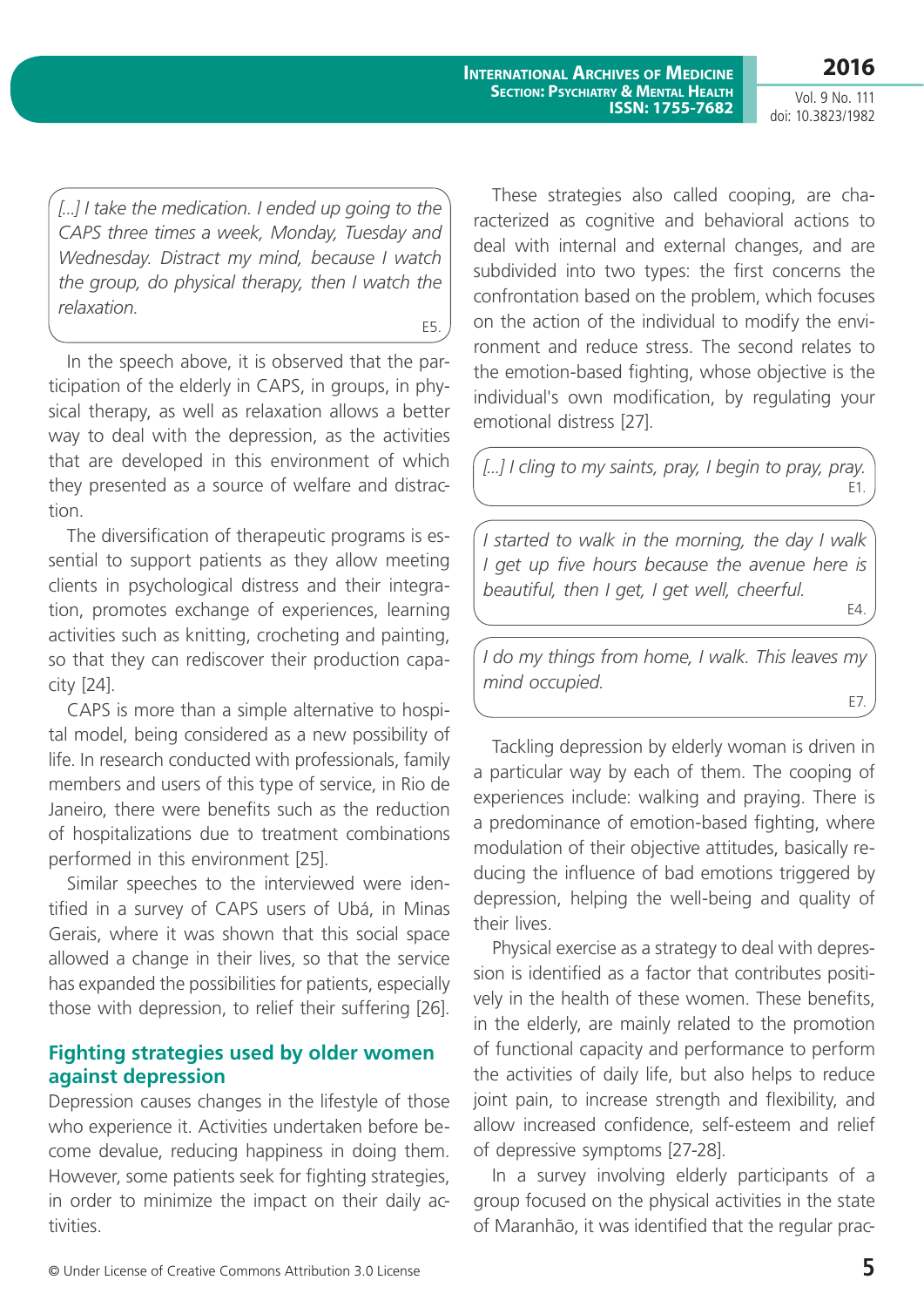**International Archives of Medicine Section: Psychiatry & Mental Health ISSN: 1755-7682**

Vol. 9 No. 111 doi: 10.3823/1982

**2016**

tice of walking results in improved mental health and social life, interfering in the mood, the feeling of success and the social relations, since this activity, especially in groups, enables the rehabilitation of these individuals, reducing the isolation – so common in people with depression [29].

Religiosity is configured as a fighting strategy used. Prayers made in times of crisis contributes to the pursuit of balance as well as assistance to cope with adverse situations that people are experiencing.

Religion and spirituality are associated with better quality of life. There is a strong relation between religious involvement and mental health, especially for people living with depression. This fact is justified by religion bring new meanings to psychological distress [30].

In a study developed with the elderly form countryside of Minas Gerais, it was found that they consider religion as a very important aspect in their lives. Therefore, this group religiosity remained associated with well-being indicators, satisfaction and positive affect [31].

The walking exercise and religiosity configured as fighting strategies designed as part of the troubleshooting process which, in the case of elder, corresponds to the depression, so that these activities contribute to the reduction of loneliness, the sense of isolation and the rumination of problems by the depressed individual, and allow it to deal better with the experience that you are going through [32].

The experiences of older women with depression are permeated by emotions from diagnosis to his face. Although the knowledge produced is relevant to the care of women, this study has limitations: the very bias of qualitative research and the small sample size.

As qualitative research seek to develop concepts and insights from participants feel or live, you can not measure the phenomenon, either generalize the results, since this approach works with the subjectivities of the investigation [33]. But highlights that were addressed all older women with depression linked to the institution, the period of data collection.

## **Conclusion**

It was observed that there have been reports that complement each other, but there is uniqueness in each. The participants of this research experience major emotional implications that depression can cause, such as fear, depression, anhedonia, crying and suicidal ideas.

The experience of them is also marked by the treatments that are submitted, highlighted the drug one. However, it is clear that new opportunities have emerged with the implementation of the unique therapeutic project, since this technology enables the expansion in observing the patient in suffering, considering its multidimensionality.

The experience of these women includes adherence to fighting strategies, such as the practice of physical and religious activities. Listening to these experiences by health professionals, especially nurses, helps to treat them, as the wealth of information in these reports enables the improvement of individual and humanized care, in order to recover their health and improve the quality of life.

Although the knowledge produced is relevant to the care of women, the study has a limitation: reduced sample. However, it is emphasized that were addressed all elder women with depression linked to the institution, in the period of data collection.

### **References**

- **1.** Machado VSS, Valadares ALR, Costa-Paiva L, Morais SS, Pinto-Neto AM. Morbidades e fatores associados em mulheres climatéricas: estudo de base populacional em mulheres com 11 anos ou mais de escolaridade. Rev Bras Ginecol Obstet. 2012; 34(5):215-20.
- **2.** Instituto Brasileiro de Geografia e Estatística (IBGE). Censo Demográfico. Brasília, 2010.
- **3.** Santos JG, Pereira JR, Teixeira CVL, Corazza DI, Vital TM, Costa JL. Sintomas depressivos e prejuízo funcional de idosos de um Centro-Dia Geriátrico. J bras psiquiatr. 2012; 61(2):102-6.